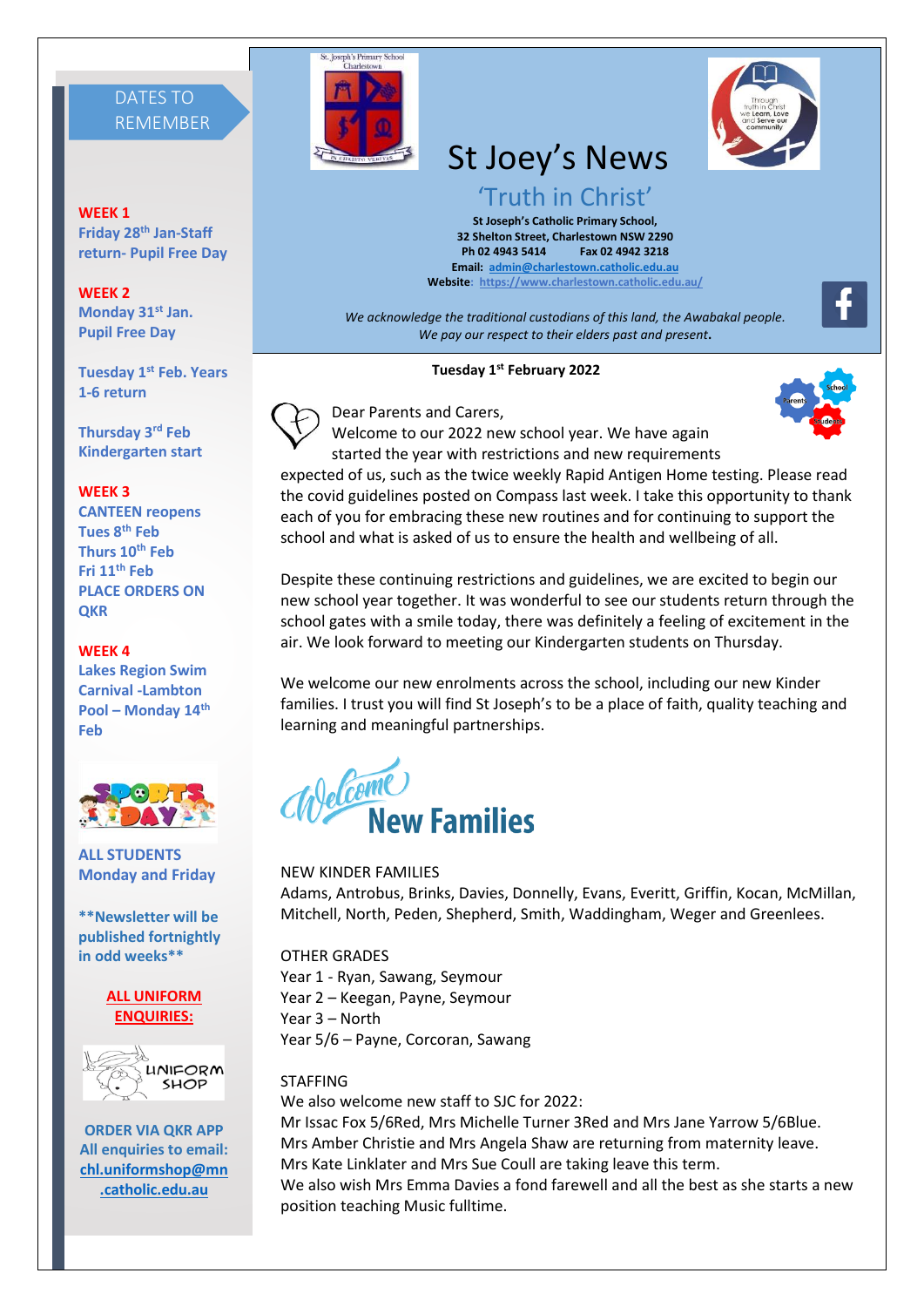#### **STAFFING & CLASSES 2022**

| <b>CLASS</b>   | Teacher/s                          |
|----------------|------------------------------------|
| Kinder Red     | Angela Foxon                       |
| Kinder Blue    | Karen Nolan & Catherine Schumacher |
| Year 1 Red     | Sue Woodward & Angela Shaw         |
| Year 1 Blue    | Brydie Houlahan                    |
| Year 2 Red     | <b>Heather Wozniak</b>             |
| Year 3 Red     | Nikki Norley & Michelle Turner     |
| Year 3/4 Blue  | Mark Faith                         |
| Year 4 Red     | Clare Paff & Emma McGlynn          |
| Year 5/6 Red   | <b>Issac Fox</b>                   |
| Year 5/6 Blue  | Kathryn Hill & Jane Yarrow         |
| Year 5/6 White | Natalie Davis & Emma McGlynn       |

Administration Officer – Carolyn Trimble Clerical Assistant – Amale Yi Principal: Kate Drake Assistant Principal – Nikki Norley Religious Education Coordinator – Clare Paff Primary Coordinator – Karen Nolan Teacher Librarian – Stephanie Tranter Library Assistant – Donna Hoffman Gifted Education Mentor – Cathy Curk Pedagogical Mentors – Kathryn Hill & Karen Nolan Learning Support Teachers – Ellie Ryan & Amber Christie Learning Support Assistants –Cheree Chapman, Lynne Dawson, Teresa Hanrahan, Patricia Hines, Kim McAlister Specialist Music & Drama Teacher – Karyn Savage EAL/D Teacher – Sue Coull Aboriginal Torres Strait Island Teacher – Danielle Shaw School Psychologist – Gayna Turner Pastoral Care Worker – Maree Holmgreen Specialist Band Teacher – Bryn Wilson-Kellaway Grounds person – Craig Davies

## **Enrolments for the 2022 Sacramental Program**

Enrolments are now open for baptised Catholics in the years 4 to 6 who wish to participate in this year's Sacramental Program. The program will be commencing in March with a Parent Information meeting on:

Wednesday 2 March 7pm at

St Mary Immaculate Catholic Church

11 Milson Street Charlestown

Please register as soon as possible with the Parish office on **4943 4153.**

# **OOSH 2022**

The before and after school care at St Joseph's is provided by St Nicholas OOSH, Diocese of Maitland Newcastle.  Open form 7am-8:30am and 3:00pm-6:00pm.

# Please contact Taylor for further information.

# **TAYLOR CEFAI**

NOMINATED SUPERVISOR | ST NICHOLAS OOSH   **P**0429 435 571  **F** <>   **M**  0429 435 571 | PO Box 775 Newcastle NSW 2300 

**Email**taylor.cefai@stnicholasoosh.org.au **Visit us online** [www.stnicholasoosh.org.au](http://www.stnicholasoosh.org.au/)